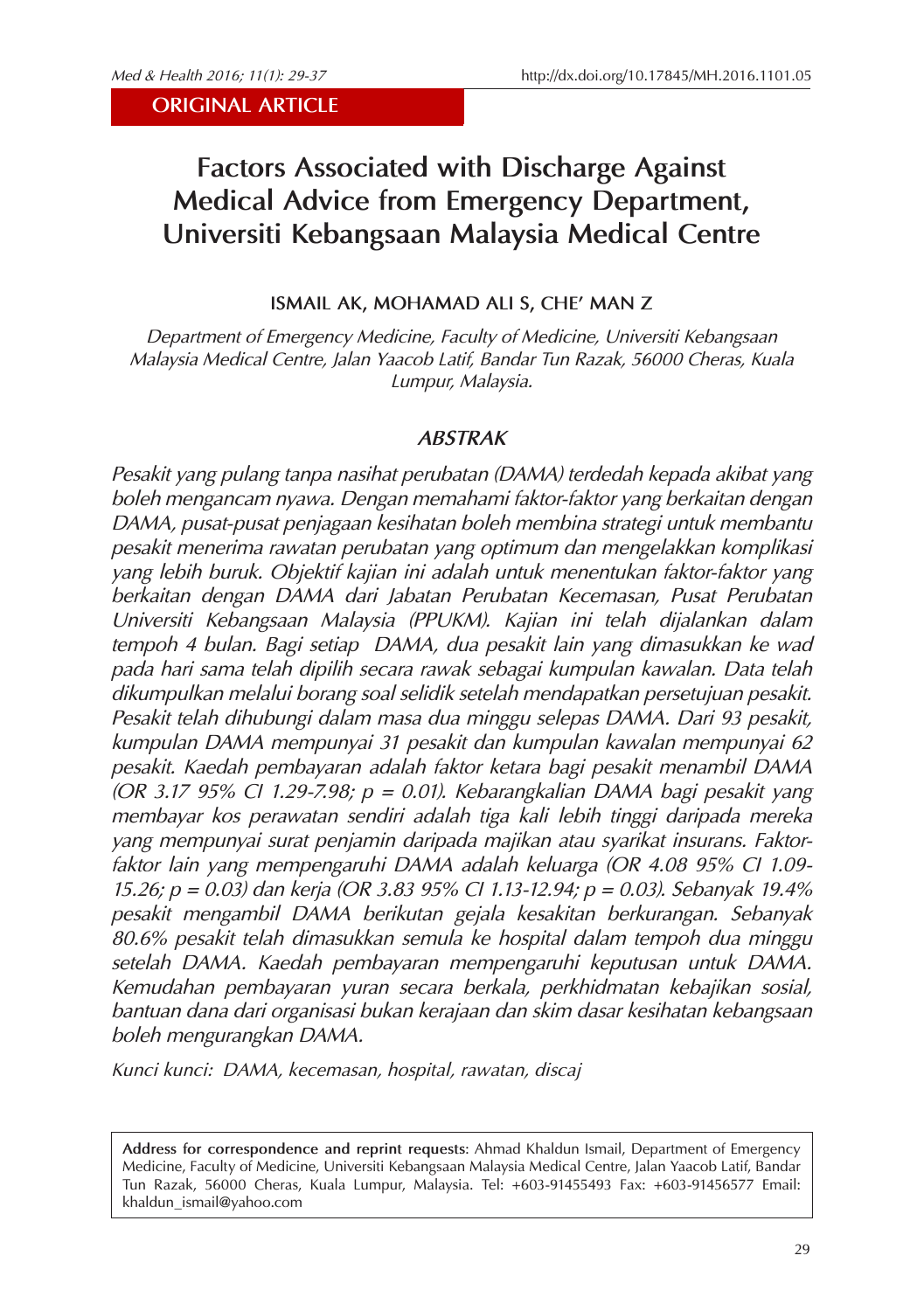## **ABSTRACT**

Patients who self-discharge against medical advice (DAMA) are susceptible to life-threatening consequences. By understanding the factors associated with DAMA, healthcare centres can build strategies to assist patients to receive optimal medical care and prevent unfavourable outcome. The objective of this study was to determine the factors associated with DAMA from the Emergency Department (ED) of Universiti Kebangsaan Malaysia Medical Centre (UKMMC). This was a prospective unmatched case control study conducted over a 4-month period. For every DAMA episode, two patients who were admitted on the same day were randomly selected as control. Following patient consent, data was collected using a standardized questionnaire. Patients were contacted by the investigator for information regarding hospitalization within two weeks of DAMA. Ninety three patients were recruited; 31 DAMA patients and 62 admitted patients. Payment method was significantly associated with DAMA (OR 3.17 95% CI 1.29-7.98;  $p=0.01$ ). The likelihood of self-paying patients to take DAMA was three times higher than those who had a guarantor letter from their employer or insurance provider. Other factors which influence DAMA were family obligations (OR 4.08 95% CI 1.09- 15.26; p = 0.03) and work problems (OR 3.83 95% CI 1.13-12.94; p=0.03). A total of 19.4% of DAMA patients left following symptomatic pain relief. A total of 80.6% DAMA patients were admitted to hospital within two weeks of the DAMA episode. Payment method significantly influences DAMA. Payment planning, social welfare services, non-governmental organization funds and the introduction of a national health policy scheme may aid hospital payment, alleviate financial limitation of patients and reduce DAMA episodes.

Keywords: DAMA, emergency, hospital, treatment, discharge

## **INTRODUCTION**

A basic principle of hospitalization is to provide adequate definitive care and treatment. In the past, medical 'paternalism' meant that patients were unable to make their own decisions regarding nature of their medical care (Bell et al. 1847). However, patients are now more aware of their rights to decide and determine these aspects. The expression of these rights of selfdetermination may result in a patient discharging themselves against medical advice. Discharge against medical

advice (DAMA) refers to a patient who leaves hospital before the treating physician recommends discharge (Alfandre 2009). Premature withdrawal from treatment has been shown to result in higher rates of hospital readmissions (Hwang et al. 2003). These patients are potentially susceptible to lifethreatening consequences in the absence of optimal medical care (Carrese 2006; Moy & Bartman 1996). Readmission has been shown to lead to longer hospital stays, higher costs of care, increased use of hospital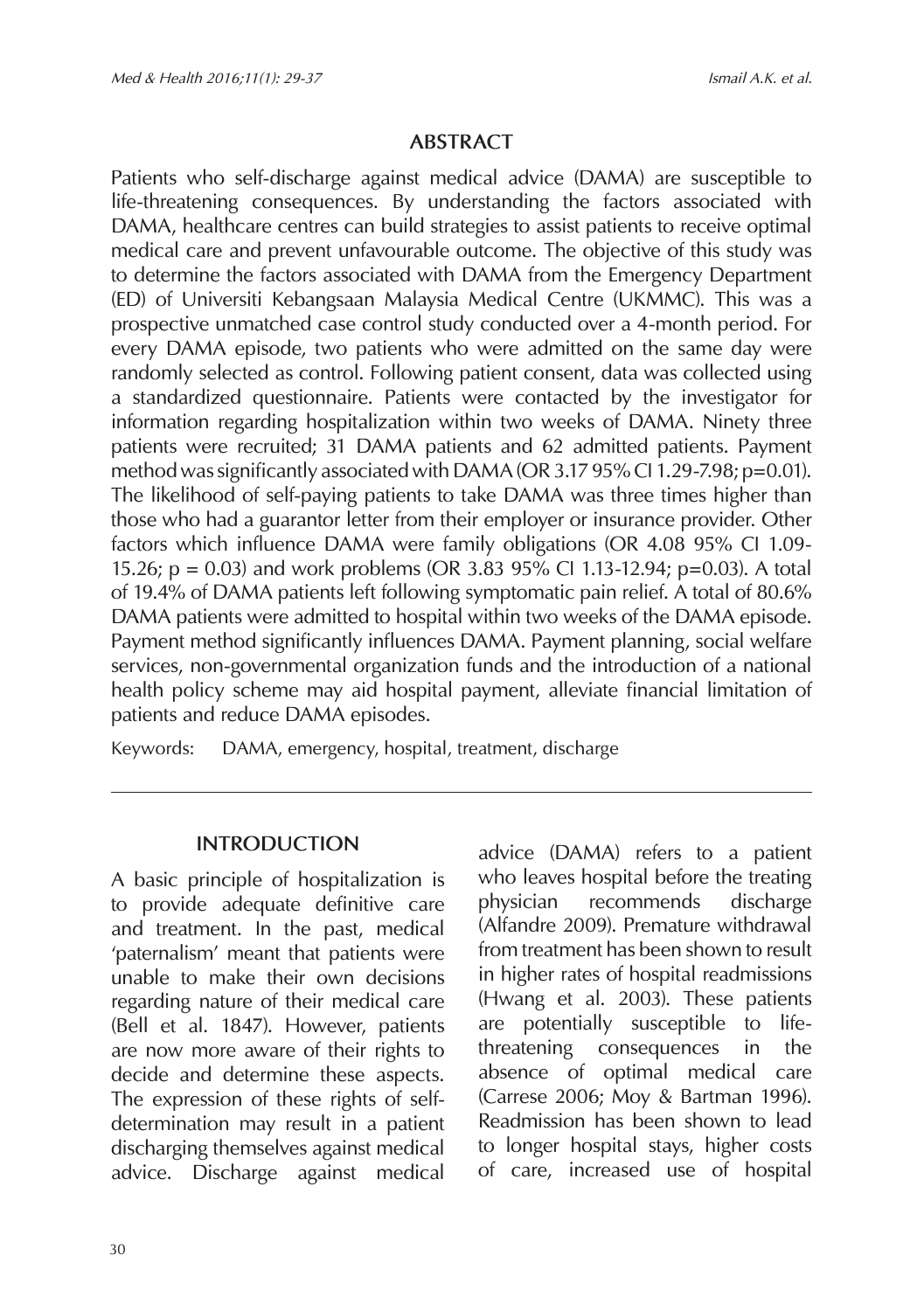resources, and indirectly affects the delivery and quality of care to non-DAMA patients (Moy & Bartman 1996; Ibrahim et al. 2007). This results in an increase in burden of health care facilities. The present study aimed to determine the factors associated with DAMA in an Emergency Department (ED) in order to better understand and minimize DAMA.

## **MATERIALS AND METHODS**

This was a prospective unmatched case control study conducted over a 4-month period. Data was collected following the approval of the institutional review board and ethics committee. The cases were patients who took DAMA; controls were patients who were admitted to an in-patient ward from the ED. For every DAMA, two control patients were randomly selected on the same day. Using a Power Sample Size Calculator program, a total of 26 cases of patients and 52 controls were required to achieve statistical significance of 0.05 and power of 80 percent. Calculation was made based on the proportions quoted in the study by Baptist et al. (2007).

The exclusion criteria were patients who were less than eighteen years of age, non-resident, transferred patients, incomplete physician's evaluation, or with reduced Glasgow Coma Scale (GCS), intubated patients and those who were not contactable within two weeks. Data was collected following patient's consent. A standardized questionnaire was used to elicit factors that influenced the personal and treatment factors affecting their decision-making

pertaining to the DAMA episode. Patients were contacted by the investigator for information regarding hospitalization within two weeks of DAMA. Statistical Package for Social Sciences (SPSS) version 19 was used to analyse the data. Univariate analysis was performed to identify significant factors. Important influencing factors and factors with significance of less than 0.2 were included in the final multiple logistic regression analysis.

## **RESULTS**

A total of 93 patients had given their consent for the study. There were 31 patients in the DAMA group and 62 patients in the control group however, two patients in the control group did not complete the questionnaire form as indicated, thus were not included in the analysis for factors influencing DAMA. There appeared to be no statistical demographic differences between the control and DAMA groups (Table 1). The method of hospital payment shows a significant association in the decision-making process. Self-paying patients were three times more likely to DAMA (Table 2). Within two weeks after DAMA, a total of 80.6% patients were readmitted to hospital. Patients citing family and work obligations were four times more likely to DAMA (Table 3). Expectation of an 'immediate' cure of the disease significantly influenced DAMA (p=0.02). Multiple logistic regression analysis identified that selfpaying patients were more likely to DAMA than those who had a guarantee letter (GL) or insurance cover (Table 4). The principal reasons given for DAMA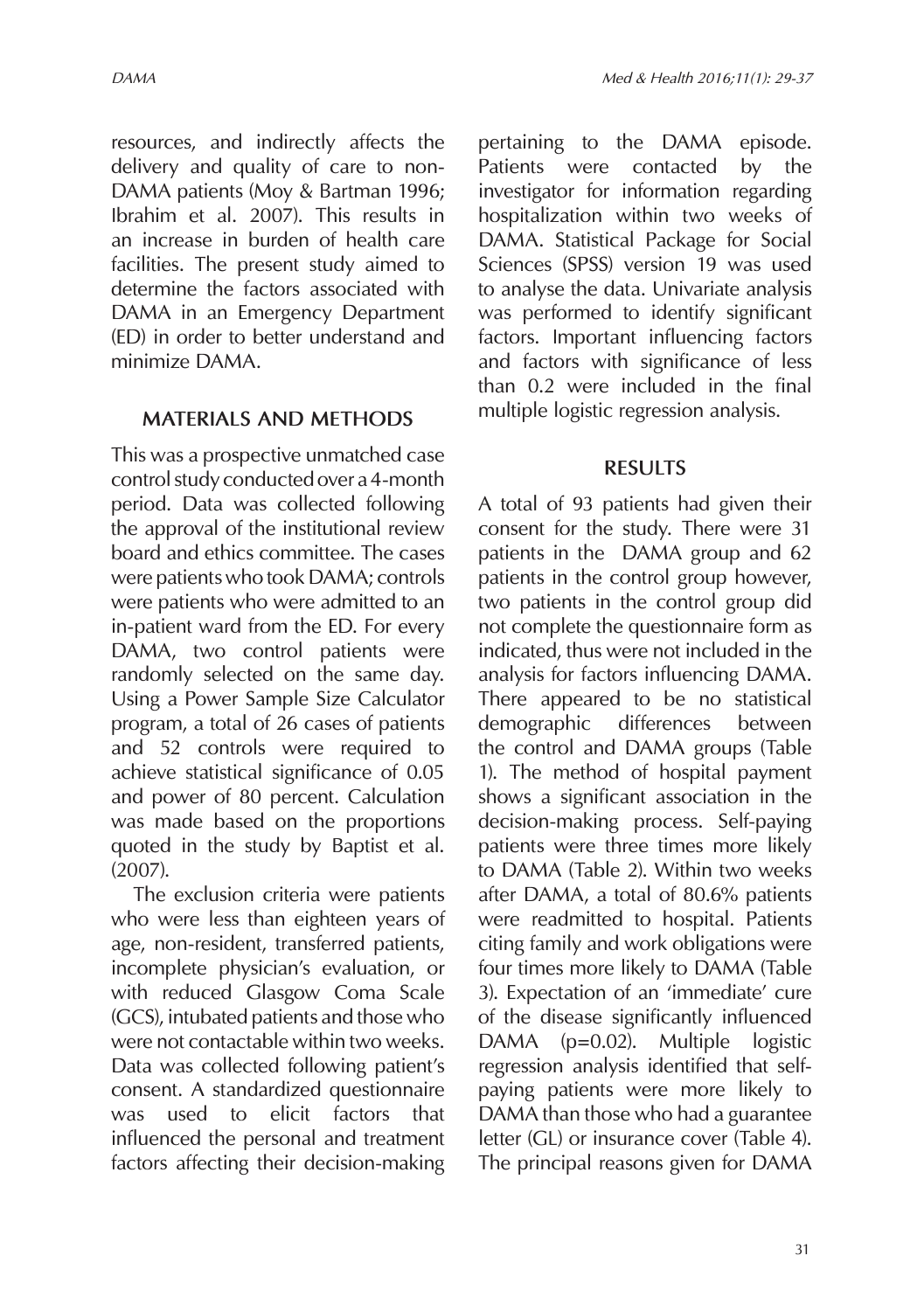were achievement of relief of symptoms (19.4%), financial problems (16.1%), living far away from the hospital (16.1%), dissatisfaction with care (12.9%) and work obligations (9.7%).

| <b>Variables</b> | <b>DAMA</b><br>$N = 31$<br>$n$ (%) | Control<br>$N = 62$<br>$n(\%)$ | P Value |
|------------------|------------------------------------|--------------------------------|---------|
| Gender           |                                    |                                |         |
| Male             | 20(64.5)                           | 28 (45.2)                      | 0.08    |
| Female           | 11(35.5)                           | 34 (54.8)                      |         |
| Race             |                                    |                                |         |
| Malay            | 14(45.2)                           | 38(61.3)                       | 0.34    |
| Chinese          | 14(45.2)                           | 20(32.3)                       |         |
| Indian           | 3(9.6)                             | 4(6.4)                         |         |
| Age              |                                    |                                |         |
| Mean             | $45.4 \pm 21.2$                    | $51.42 \pm 20.2$               | 0.180   |
| $18 - 24$        | 4(12.9)                            | 7(11.3)                        |         |
| $25 - 34$        | 8(25.8)                            | 10(16.1)                       |         |
| $35 - 44$        | 4(12.9)                            | 6(9.7)                         |         |
| $45 - 54$        | 4(12.9)                            | 12(19.4)                       |         |
| 55               | 11(35.5)                           | 27(43.5)                       |         |

| Table 1: Demographic characteristics of cases (DAMA) and control (admitted) group |  |  |  |
|-----------------------------------------------------------------------------------|--|--|--|
|                                                                                   |  |  |  |

|  | Table 2: Socio demographic and primary assessment factors influencing discharge |  |                        |  |  |
|--|---------------------------------------------------------------------------------|--|------------------------|--|--|
|  |                                                                                 |  | against medical advice |  |  |

| <b>DAMA</b><br>$N = 31$<br>$n(\%)$ | Control<br>$N = 62$<br>n (%) | P Value |
|------------------------------------|------------------------------|---------|
|                                    |                              |         |
| 24 (77.4)                          | 47 (75.8)                    | 0.86    |
| 7(22.6)                            | 15(24.2)                     |         |
|                                    |                              |         |
| 9(29.0)                            | 35(56.5)                     | 0.01    |
| 22(71.0)                           | 27(43.5)                     |         |
|                                    |                              |         |
| 23(74.2)                           | 42 (67.7)                    | 0.52    |
| 8(25.8)                            | 20(32.3)                     |         |
|                                    |                              |         |
| 2(6.5)                             | 13(21.0)                     | 0.07    |
| 29 (93.5)                          | 49 (79.0)                    |         |
|                                    |                              |         |

GL = Guarantee letter; Ins = Insurance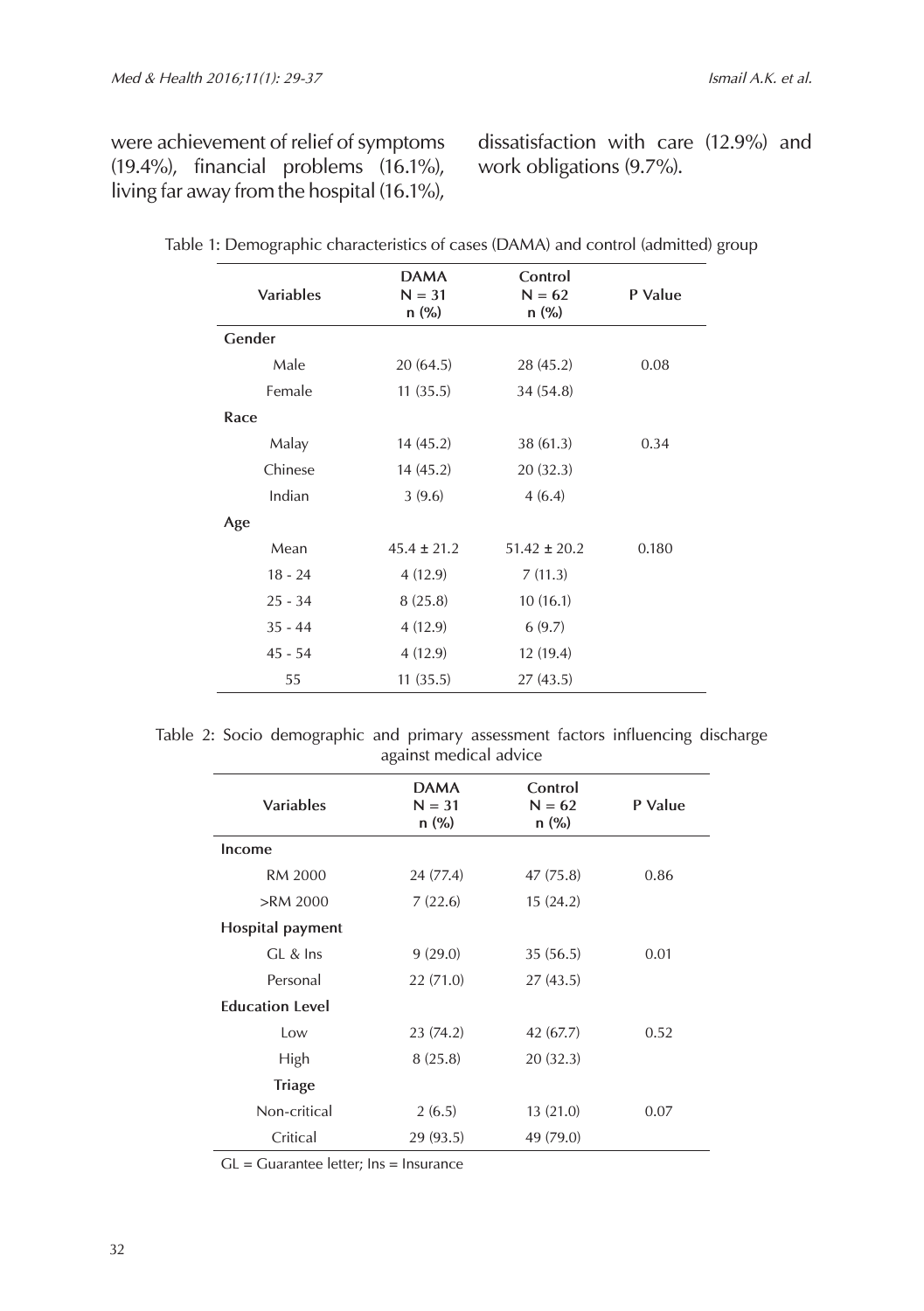| Variables                        | <b>DAMA</b><br>$N = 31$ | Control<br>$N = 60$ | P Value |
|----------------------------------|-------------------------|---------------------|---------|
| <b>Financial obligations</b>     |                         |                     |         |
| <b>Disagree</b>                  | 20(64.5)                | 48 (80.0)           | 0.11    |
| Agree                            | 11(35.5)                | 12(20.0)            |         |
| Family obligations               |                         |                     |         |
| <b>Disagree</b>                  | 24(77.4)                | 56 (93.3)           | 0.03    |
| Agree                            | 7(22.6)                 | 4(6.7)              |         |
| Work obligations                 |                         |                     |         |
| <b>Disagree</b>                  | 23(74.2)                | 55 (91.7)           | 0.03    |
| Agree                            | 8(25.8)                 | 5(8.3)              |         |
| Child care problem               |                         |                     |         |
| <b>Disagree</b>                  | 26(86.7)                | 57 (95.0)           | 0.16    |
| Agree                            | 4(13.3)                 | 3(5.0)              |         |
| <b>Traditional Belief</b>        |                         |                     |         |
| <b>Disagree</b>                  | 22(71.0)                | 34 (56.7)           | 0.18    |
| Agree                            | 9(29.0)                 | 26(43.3)            |         |
| Communication                    | 12.00(2)                | 12.00(2)            | 0.70    |
| Health care mannerism            | 6.00(6)                 | 5.86(0)             | 0.47    |
| Disease knowledge                | 3.00(2)                 | 3.00(1)             | 0.23    |
| Confidence in treating physician | 3.00(0)                 | 3.00(0)             | 0.22    |
| Treatment plan agreement         | 3.00(1)                 | 3.00(1)             | 0.97    |
| Immediate cure of disease        | 3.00(1)                 | 3.00(0)             | 0.02    |
| Quality of care*                 | 2.81(0.91)              | 3.08(0.61)          | 0.09    |
| Immediate effect of medication*  | 2.39(0.92)              | 2.62(0.78)          | 0.22    |

Table 3: Decision making factors influencing discharge against medical advice

Values are in median (IQR) or frequency (%) except for (\*) are in mean (SD).

| Table 4: Factors influencing the decision making process for taking discharge against |  |                |  |  |  |
|---------------------------------------------------------------------------------------|--|----------------|--|--|--|
|                                                                                       |  | medical advice |  |  |  |

| Variables                 | B       | <b>SE</b> | Wald | Adj Ratio | 95% CI      | P value |
|---------------------------|---------|-----------|------|-----------|-------------|---------|
| Payment method            | 1.17    | 0.53      | 4.83 | 3.22      | 1.14, 9.14  | 0.03    |
| Family obligations        | 0.18    | 0.88      | 0.04 | 1.19      | 0.21,6.64   | 0.84    |
| Financial obligations     | $-0.13$ | 0.63      | 0.04 | 0.88      | 0.26, 3.01  | 0.84    |
| Work obligations          | 0.90    | 0.84      | 1.13 | 2.45      | 0.47, 12.79 | 0.29    |
| Child care problems       | 0.71    | 0.97      | 0.54 | 2.03      | 0.31, 13.51 | 0.46    |
| Traditional belief        | $-0.58$ | 0.55      | 1.11 | 0.56      | 0.19, 1.65  | 0.29    |
| Quality of care           | $-0.60$ | 0.72      | 0.69 | 0.55      | 0.13, 2.26  | 0.41    |
| Confidence in physician   | $-0.11$ | 0.48      | 0.05 | 0.90      | 0.35, 2.30  | 0.82    |
| Immediate cure of disease | $-0.70$ | 0.44      | 2.52 | 0.50      | 0.21, 1.18  | 0.11    |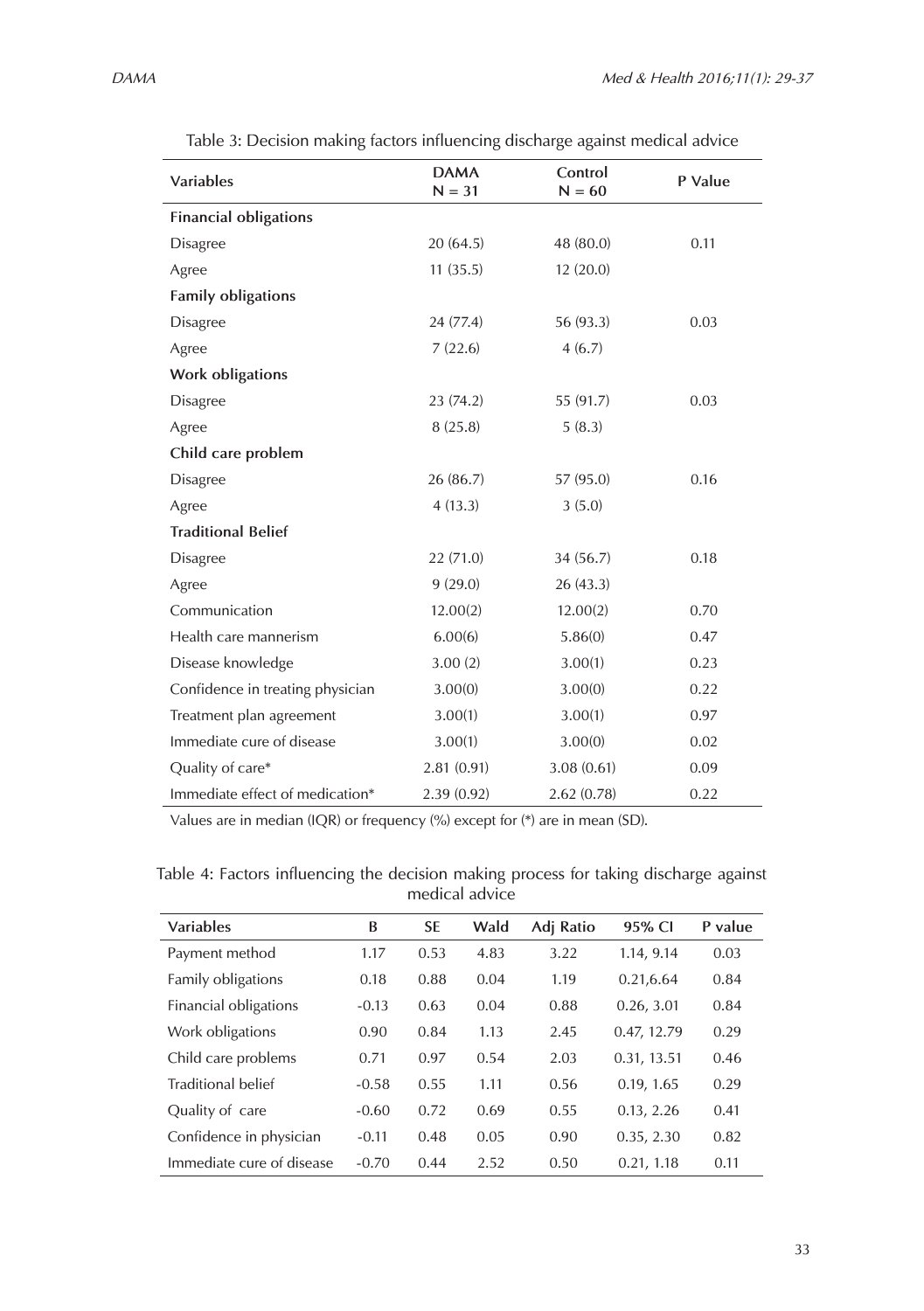# **DISCUSSION**

It is important for doctors in the Emergency Department to identify potential DAMA patients early so that intervention can be undertaken to prevent DAMA. In previous studies, DAMA patients were found to be young males from low socio-economic status groups and without health insurance (Ibrahim et al. 2007; Nasir & Babalola 2008; Pennycook et al. 1992). The present study found a significant association of DAMA with family and work obligations but not in childcare. Traditionally, the main family earners are males. Hence, their absence from work will affect the family's income (Baptist et al. 2007; Onukwugha et al. 2010). The majority of our DAMA patients were from lower-income groups. One third attributed financial difficulties as the major factor for their decision to DAMA. Self-paying patients were three times more likely to take DAMA. This finding is comparable to previous studies (Ibrahim et al. 2007; Nasir & Babalola 2008; Fiscella et al. 2007).This factor is potentially open to modification as policies may be adopted to ease the burden of patients with financial difficulties. Free registration, discounted charges, payment planning scheme, access to social welfare support and alliances with non-governmental organizations or corporate bodies should be considered.

Higher rates of DAMA were found in older age groups, patients with HIV infection, alcohol intoxication, substance abuse and psychiatric conditions (Green et al. 2004). DAMA in older age groups is especially of concern as these patients may subsequently experience more complications as they may have higher prevalence of comorbidities. Furthermore, these patients may return with increased disease severity resulting in prolonged hospital stay, and higher rates of morbidity and mortality (Green et al. 2004).

Increased DAMA was identified in patients with lower educational backgrounds. This is most likely due to poor understanding of their disease and treatment requirements. Health care providers may have used medical terms during explanation to patients regarding the nature of the disease, its course and compliance to treatment. Having good literacy is important to access the health care system. Patients with limited literacy will have increased reliance on health care personnel for assistance and advice and this will affect health outcomes (Osborn et al. 2011; Morris et al. 2011).

Good documentation practice should include information regarding the disease and its severity, risk and benefit of hospitalization and treatment, patient's decision-making competency and arrangements for follow-up or an alternative care (Devitt et al. 2000a; Devitt et al. 2000b).There are multiple tools available to assess patient's decision-making capacity but they are time-consuming for use in the ED (Grisso & Appelbaum 1998; Appelbaum 2007; Kim & Caine 2002). Any assessment for competency in decision-making for DAMA is based on four steps by the patient: i) ability to understand the information provided; ii) ability to retain this information; iii) ability to process the information; iv) ability to communicate the decision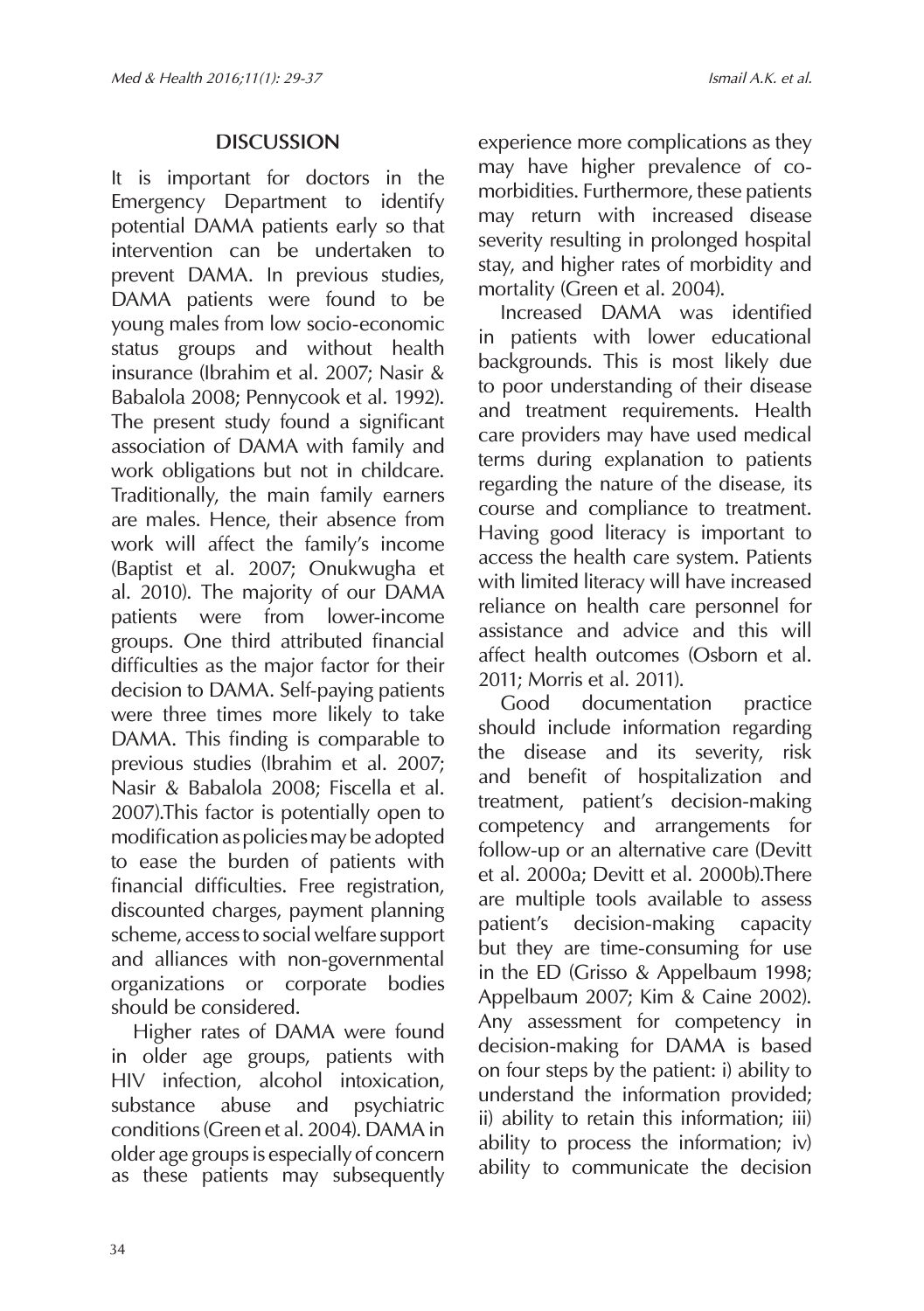clearly (Phillips et al. 2009). A decision to prematurely withdraw from treatment has an adverse health effects resulting in higher rates of ED revisits and hospital readmissions (Hwang et al. 2003; Fiscella et al. 2007). These increase the burden on healthcare facilities as readmissions result in longer hospital stays, higher costs of care, increased use of hospital resources, and indirectly affects the delivery and quality of care to non-DAMA patients (Moy & Bartman 1996; Ibrahim et al. 2007; Seaborn Moyse & Osmun 2004). Interventions such as following up DAMA patients by phone calls, home visits and arrangement of proper outpatient care is recommended (Hwang et al. 2003).

Quality of care is the fundamental basis of a health care institution. Communication plays a major role in the provision of quality medical care. Inconsistency of information, unavailability of healthcare providers for enquiry or explanation, apathy, rudeness and unfriendly welcome have previously been shown to be contributing factors for DAMA (Pennycook et al. 1992; Onukwugha et al. 2010; Berger 2008).

The results of the present study found that the tendency to DAMA was higher in patients who experienced symptomatic relief of their condition. Immediate relief of symptoms can result in a belief of cure (Wong et al. 2000). Trust is a fundamental component in the clinician-patient relationship. Confidence in a physician's care increases the patient compliance and adherence to treatment; without this patients are more likely to seek a second opinion (Nasir & Babalola 2008;

Mckinstry et al. 2006). Cultural beliefs and alternative care seeking behaviour from traditional healers may influence our society and in other studies, it was found to contribute to DAMA (Nasir & Babalola 2008). The majority of patients agreed to the prescribed treatment plan, but a few disagreed due to a strong belief in traditional complimentary medicine. Inconsistency of a treatment plan from one physician to another, patients of young age, higher educational background, increased self-determination and the capability of making decisions have been shown to contribute to DAMA (Onukwugha et al. 2010; Wong et al. 2000). Taking adequate time to explain about the nature of the patient's condition and its course may generate the trust and gain confidence from the patient, therefore preventing DAMA.

Every physician is obligated to protect their patients from harm and to promote well-being. However, patients can practice their autonomy to choose or refuse a course of treatment (Carrese 2006). Striking a balance between these two fundamental, but potentially conflicting, obligations is a challenge. The present study confirms that readmission rates are high in DAMA patients, implying that they have left prematurely and with suboptimal treatment. To address this, we suggest that a standard DAMA protocol must be followed. This includes providing choice of treatment, informing the patient about likely sequelae of DAMA, determining their competency in decision-making and instituting appropriate follow-up after a DAMA episode (Berger 2008; Naess et al. 2001).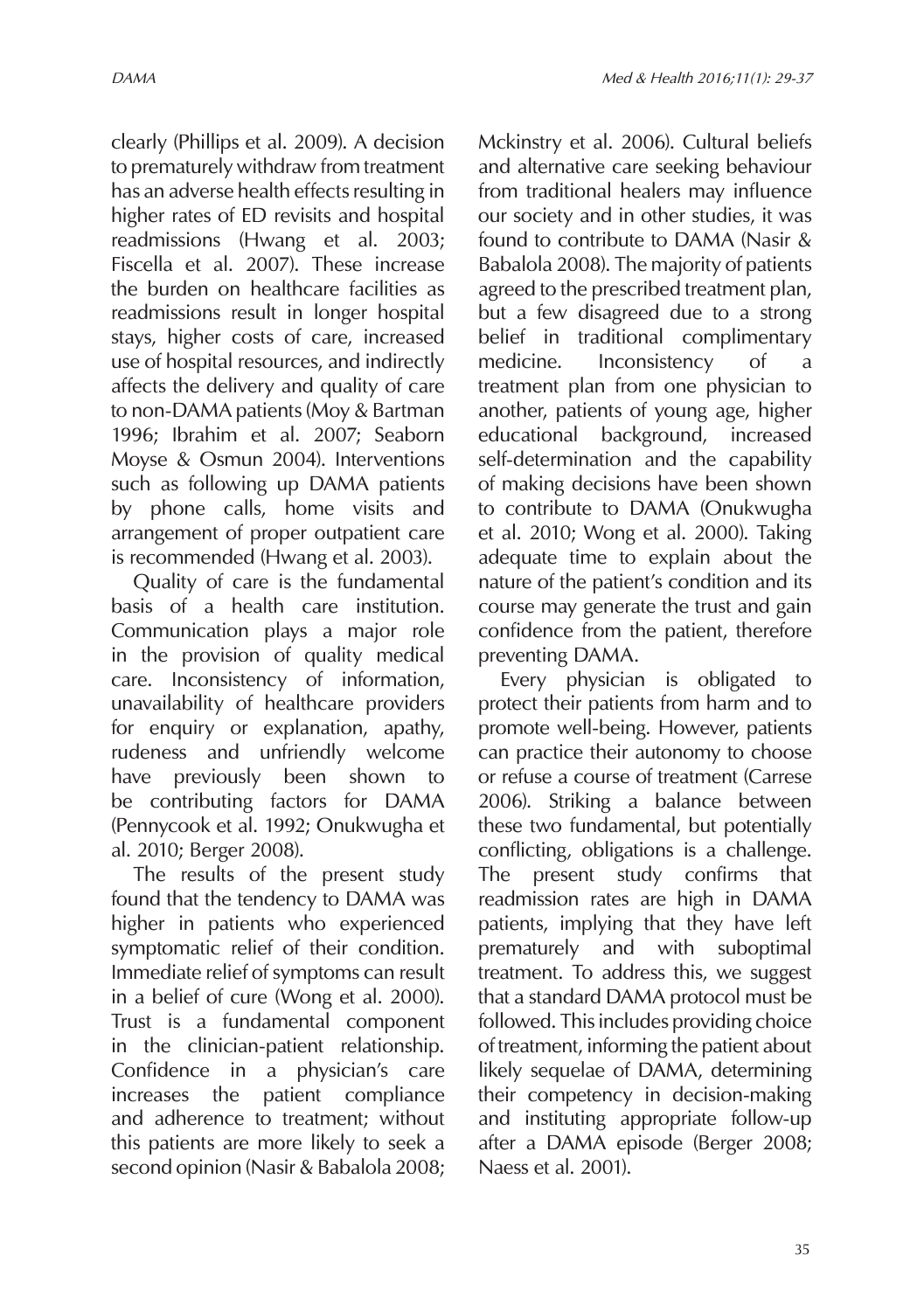This study was limited to a single centre which may not reflect the DAMA situation for other institution in this country.

#### **CONCLUSION**

Financial issues have a significant impact on DAMA. By identifying factors which influences patient's decisions to take DAMA, early appropriate measures and effective preventive strategies may be undertaken to minimize DAMA.

#### **ACKNOWLEDGEMENT**

The authors are grateful to Professor Colin Robertson (University of Edinburgh) for reviewing this manuscript. We would like to thank Mrs Nurul Saadah Ahmad and Mrs Saidah Mohd Hasbi (Centre of Research in Emergency Medicine CREM) for technical support. This research was funded by Universiti Kebangsaan Malaysia Medical Centre (UKMMC) Fundamental Research Fund [FF-276-2011].

#### **REFERENCES**

- Alfandre, D.J. 2009. "I'm going home": discharges against medical advice. *Mayo Clin Proc* **84**(3): 255-60.
- Appelbaum, P.S. 2007. Clinical practice. Assessment of patients' competence to treatment. *N Engl J Med* **357**(18): 1834-40.
- Baptist, A.P., Warrier, I., Arora, R., Ager, J., Massanari, R.M. 2007. Hospitalized patients with asthma who leave against medical advice: characteristics, reasons and outcomes. *J Allergy Clin Immunol* **119**(4): 924-9.
- Bell, J., Hays, I., Emerson, G., Morris, W.W., Dunn, T.C., Clark, A., Arnold, R.D. 1847. Obligations of patients to their physicians. Chicago: American Medical Association Original Code of Ethics Philadelphia; 96.
- Berger, J.T. 2008. Discharge against medical advice:<br>ethical considerations and professional ethical considerations and obligations. *J Hosp Med* **3**(5): 403-8.
- Carrese, J.A. 2006. Refusal of care: patient's wellbeing and physicians' ethical obligations: "but doctor, I want to go home". *JAMA* **296**(6): 691-5.
- Devitt, P.J., Devitt, A.C., Dewan, M. 2000a. An examination of whether discharging patients against medical advice protects physicians from malpractice charges. *Psychiatr Serv* **51**(7): 899- 902.
- Devitt, P.J., Devitt, A.C., Dewan, M. 2000b. Does identifying a discharge as "against medical advice" confer legal protection? *J Fam Pract*  **49**(3): 224-7.
- Fiscella, K., Meldrum, S., Barnett, S. 2007. Hospital discharge against advice after myocardial infarction: deaths and readmissions. *Am J Med*  **120**(12): 1047-53.
- Green, P., Watts, D., Poole, S., Dhopesh, V. 2004. Why patients sign out against medical advice (AMA): factors motivating patients to sign out AMA. *Am J Drug Alcohol Abuse* **30**(2): 489- 93.
- Grisso, T., Appelbaum, P.S. 1998. *MacArthur Competence Assessment Tool for Treatment (MacCAT-T)*. Sarasota, FL: Profesional Resource Press.
- Hwang, S.W., Li, J., Gupta, R., Chien, V., Martin, R.E. 2003. What happens to patients who leave hospital against medical advice? *CMAJ* **168**(4): 417-20.
- Ibrahim, S.A., Kwoh, C.K., Krishnan, E. 2007. Factors associated with patients who leave acute-care hospitals against medical advice. *Am J Public Health* **97**(12): 2204-8.
- Kim, S.Y., Caine, E.D. 2002. Utility and limits of the mini mental state examination in evaluating consent capacity in Alzheimer's disease. *Psychiatr Serv* **53**(10): 1322-4.
- McKinstry, B., Ashcroft, R.E., Car, J., Freeman, G.K., Sheikh, A. 2006. Interventions for improving patients' trust in doctors and group of doctors. *Cochrane Database Syst Rev* **3**: CD004134.
- Morris, N.S., Grant, S., Repp, A., Maclean, C., Littenberg, B. 2011. Prevalence of limited health literacy and compensatory strategies used by hospitalized patients. *Nurs Res* **60**(5): 361-6.
- Moy, E., Bartman, B.A. 1996. Race and hospital discharge against medical advice. *J Natl Med Assoc* **88**(10): 658-60.
- Naess, A.C., Foerde, R., Steen, P.A. 2001. Patient autonomy in emergency medicine. *Med Health Care Philos* **4**(1): 71-7.
- Nasir, A.A., Babalola, O.M. 2008. Clinical spectrum of discharges against medical advice in a developing country. *Indian J Surg* **70**(2): 68-72.
- Onukwugha, E., Saunders, E., Mullins, C.D., Pradel, F.G., Zuckerman, M., Weir, M.R. 2010. Reasons for discharges against medical advice: a qualitative study. *Qual Saf Health Care* **19**(5): 420-4.